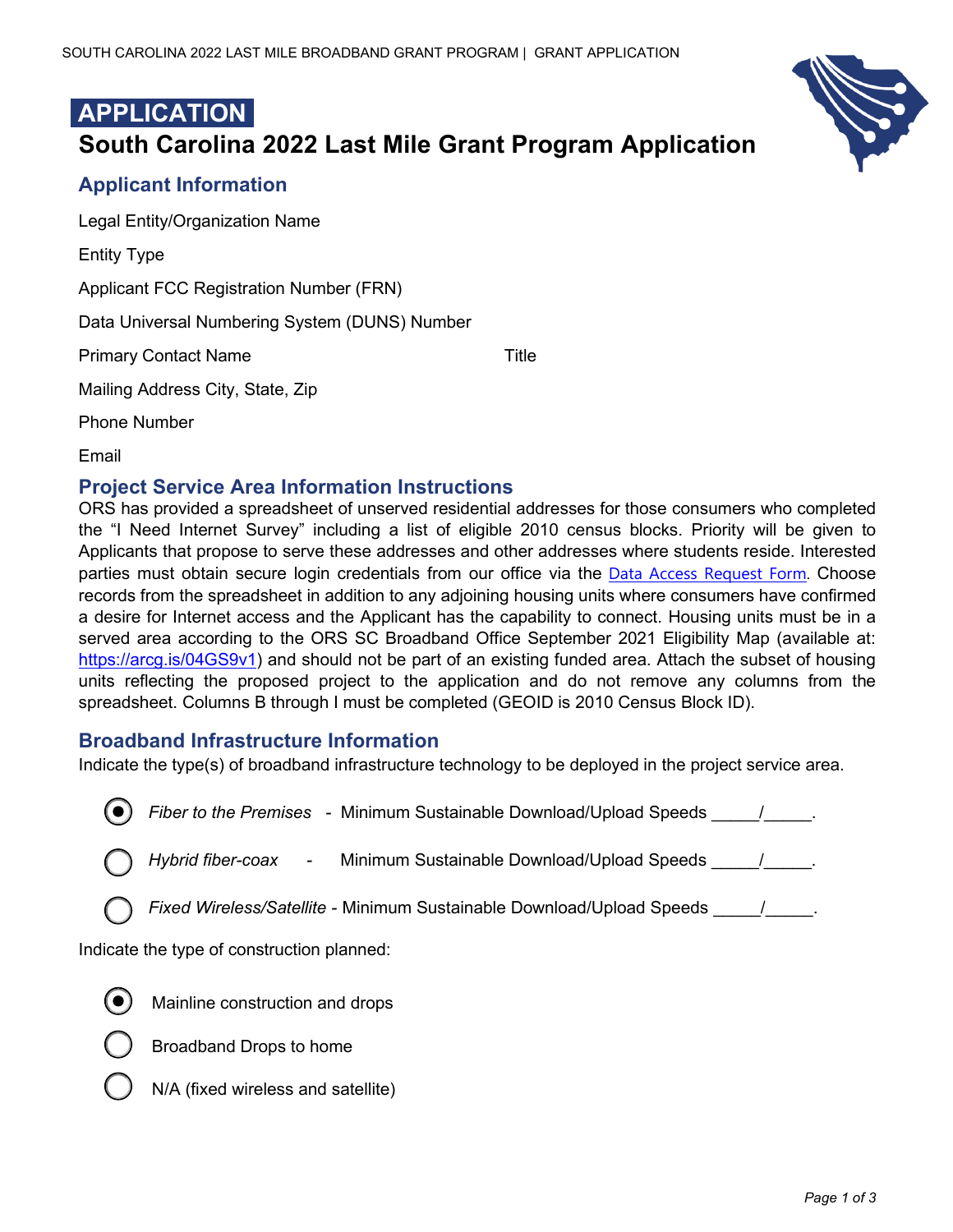### **Affordable Connectivity Program (ACP)**

Is the Applicant a participant in Affordable Connectivity Programs (ACP)?



## **Project Timeline – 120 Days Maximum**

Project Start Date

Project Completion Date

#### **Project Cost Information**

Number of Housing Units anticipated to connect Number of Housing Units that could be connected Average Cost per Housing Unit Average Cost per Location Served Total Project Cost

## **Project Funding Information**

South Carolina Last Mile Grant Program Funds requested

Applicant-Provided Funding Amount

Third-Party Funding Amount (if applicable)

Third-Party Funding Source (if applicable)

Percent Applicant Match (min. 50%)

#### **Additional Information**

1) What pricing will the Applicant offer consumers as part of the Last Mile grant, including all equipment and installation costs (recurring and non-recurring costs)?